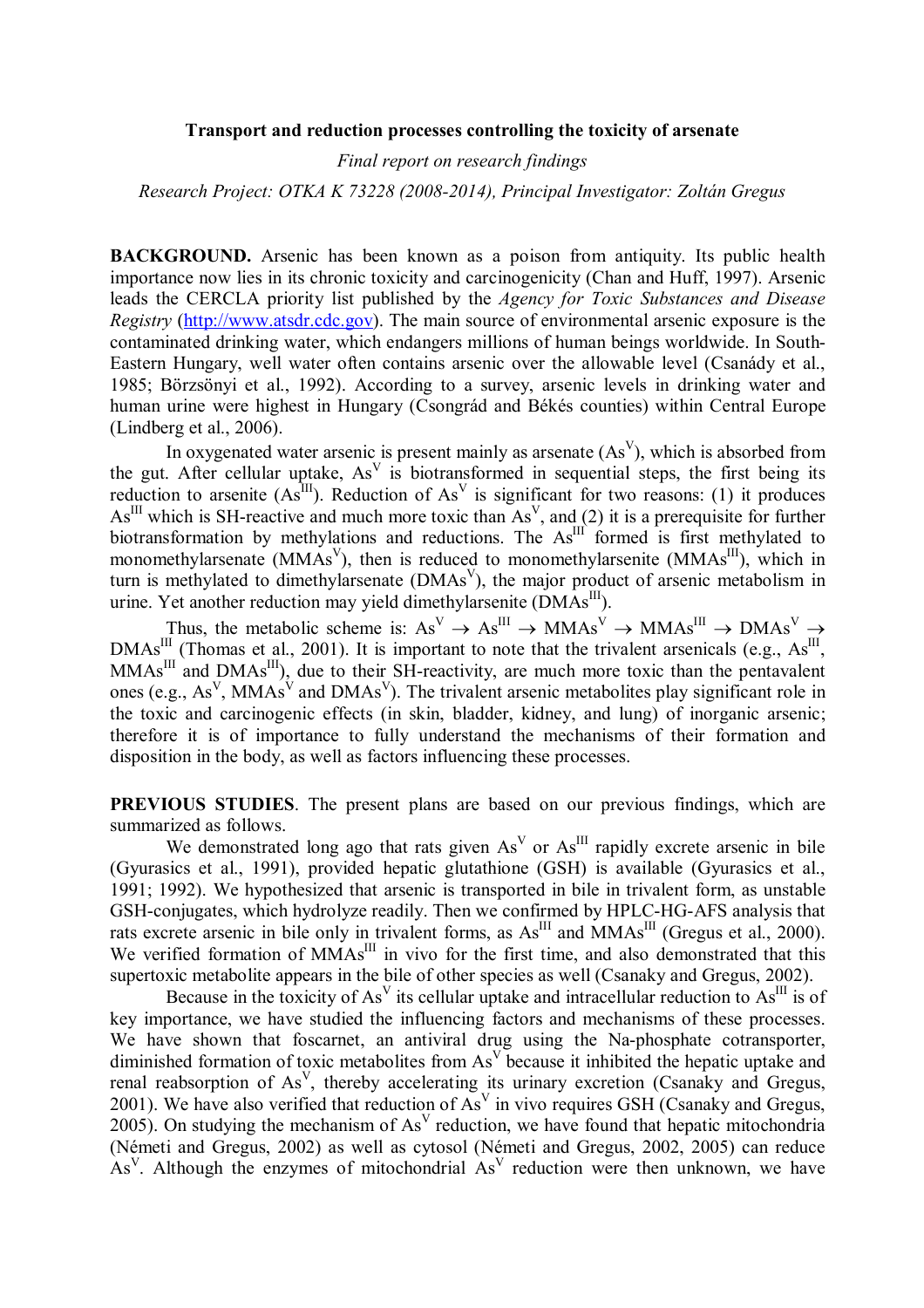identified three cytosolic enzymes that can reduce  $As<sup>V</sup>$  to  $As<sup>III</sup>$ . These are purine nucleoside phosphorylase (PNP; Gregus and Németi, 2002), glyceraldehyde-3-phosphate dehydrogenase (GAPDH; Gregus and Németi, 2005), and glycogen phosphorylase-a (GPa, Németi and Gregus, 2007, Gregus and Németi, 2007). Using enzyme inhibitors, we presented circumstantial evidence that GAPDH contributes to in vivo  $As<sup>V</sup>$  reduction (Németi et al., 2006), whereas we have failed to obtain such evidence for PNP (Németi et al., 2003).

**RESULTS OF THE PRESENT PROJECT.** Our research was carried out on two specific topics**: 1.** We studied the reduction of arsenate to arsenite with three objectives: (a) to identify enzymes that can mediate the reduction of arsenate to arsenite, (b) to clarify the mechanism whereby these enzymes can promote reduction of arsenate to arsenite, and (c) to clarify the mechanism whereby mitochondria can reduce arsenate to arsenite **2.** We studied the reduction of the dimethylarsinic acid (DMAs<sup>V</sup>) to dimethylarsinous acid (DMAs<sup>III</sup>) in rats in vivo and in rat liver cytosol in vitro with the ultimate goal to identify the enzyme(s) that are involved in this reduction. In these studies, arsenicals were analyzed with HPLC - hydride generation atomic fluorescence spectrometry (HPLC-HG-AFS).

### **Ad 1.a.: Apparently all phosphorolytic-arsenolytic enzymes can mediate the reduction of arsenate to arsenite.**

Since three cytosolic phosphorolytic-arsenolytic enzymes, i.e., mammalian purine nucleoside phosphorylase (PNP), glycogen phosphorylase-a (GPa) and glyceraldehyde-3-phosphate dehydrogenase (GAPDH) could mediate reduction of arsenate  $(As<sup>V</sup>)$  to the more toxic arsenite  $(As<sup>III</sup>)$  in a thiol-dependent manner; we tested whether other phosphorolyticarsenolytic enzymes can also facilitate  $As<sup>V</sup>$  reduction.

**Ornithine carbamoyl transferase (OCT)** catalyzes phosphorolytic or arsenolytic citrulline cleavage within hepatic mitochondria. We found that glutathione-supplemented permeabilized or solubilized rat liver mitochondria could indeed reduce As<sup>V</sup> (Németi and Gregus, *Toxicol. Appl. Pharmacol*. 239: 154-161, 2009). Citrulline (substrate for OCTcatalyzed arsenolysis) increased  $As<sup>V</sup>$  reduction. The citrulline-stimulated  $As<sup>V</sup>$  reduction was abolished by ornithine (OCT substrate inhibiting citrulline cleavage), phosphate (OCT substrate competing with As<sup>V</sup>), and the OCT inhibitor norvaline or PALO, indicating that As<sup>V</sup> reduction is coupled to OCT-catalyzed arsenolysis of citrulline. Corroborating this conclusion, purified bacterial OCT mediated As<sup>V</sup> reduction in presence of citrulline and glutathione with similar responsiveness to these agents. In contrast,  $As<sup>III</sup>$  formation by intact mitochondria was unaffected by PALO and slightly stimulated by citrulline, ornithine, and norvaline, suggesting minimal role for OCT in  $As<sup>V</sup>$  reduction in intact mitochondria. Collectively, mitochondrial and bacterial OCT can promote glutathione-dependent As<sup>V</sup> reduction with coupled arsenolysis of citrulline, supporting the hypothesis that  $As<sup>V</sup>$  reduction is mediated by phosphorolytic-arsenolytic enzymes (Németi and Gregus, *Toxicol. Appl. Pharmacol*. 239: 154-161, 2009). Nevertheless, because citrulline cleavage is disfavored physiologically, OCT may have little role in  $As<sup>V</sup>$  reduction in vivo.

In a subsequent work, we tested further enzymes, namely the bacterial **phosphotransacetylase (PTA)** and the **bacterial PNP**, for As<sup>V</sup> reduction. PTA, which arsenolytically cleaves acetyl-CoA producing acetyl-arsenate, was compared to **GAPDH**, which can also form acetyl-arsenate by arsenolysis of its non-physiological substrate, acetylphosphate. As these enzymes also mediated  $As<sup>V</sup>$  reduction in presence of their phosphorolytic-arsenolytic substrates and a thiol compound, we could assert that facilitation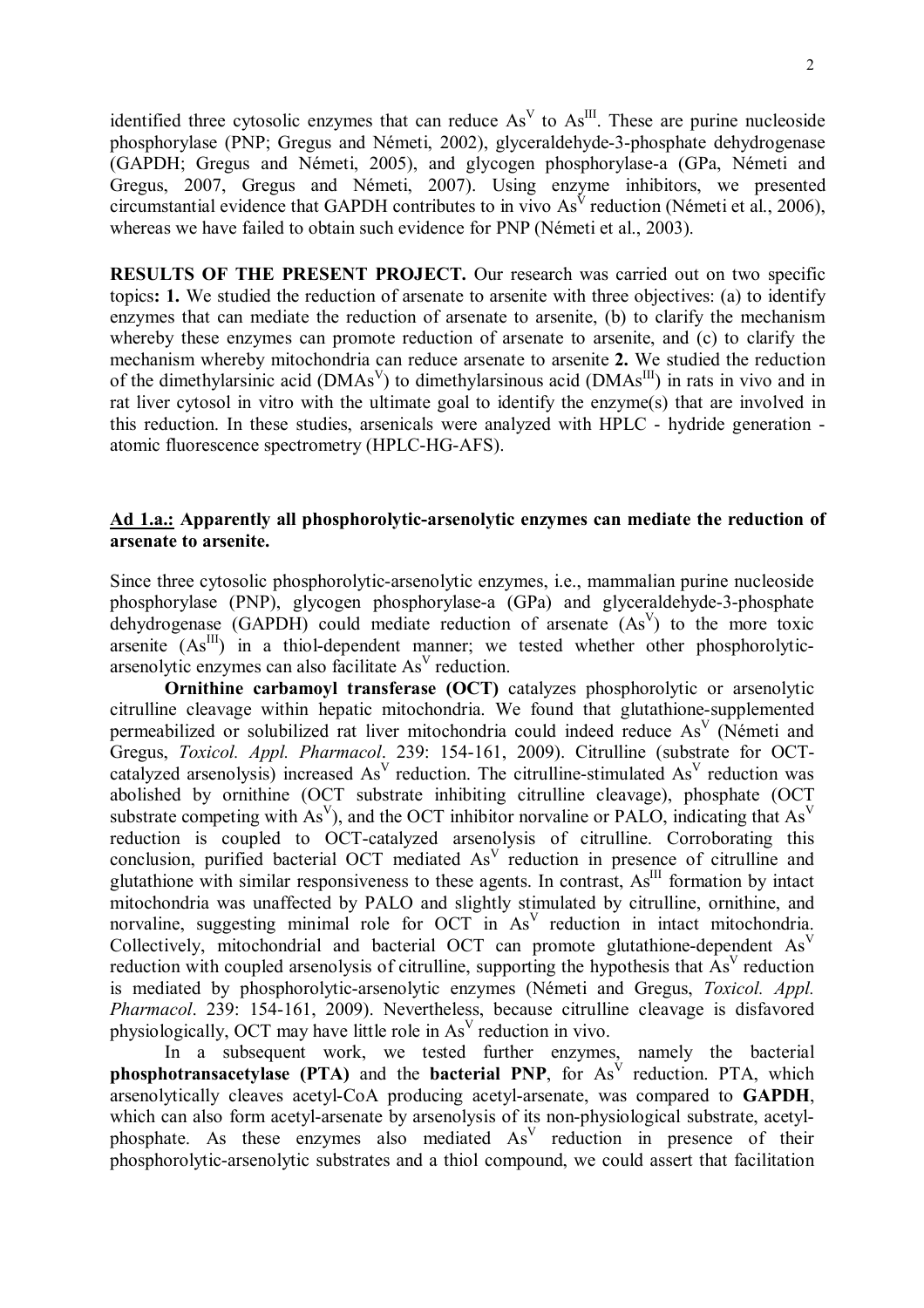of thiol-dependent  $As<sup>V</sup>$  reduction is a general property of enzymes that catalyze phosphorolytic-arsenolytic reactions (Németi and Gregus, *Toxicol. Sci.* 110: 270-281, 2009).

**Glutathione synthetase (GS)** is another phosphorolytic/arsenolytic enzyme. GS can catalyze the arsenolysis of GSH ( $\gamma$ -Glu-Cys-Gly) yielding two arsenylated products, i.e.  $\Box \gamma$ -Glu-Cys-arsenate and ADP-arsenate. Thus, GS may also promote the reduction of  $As<sup>V</sup>$  by GSH. This hypothesis was tested with human recombinant  $\overline{GS}$ , a Mg<sup>2+</sup> dependent enzyme. GS markedly increased  $As<sup>III</sup>$  formation when incubated with  $As<sup>V</sup>$ , GSH,  $Mg<sup>2+</sup>$  and ADP, but not when GSH,  $Mg^{2+}$  or ADP was separately omitted. Phosphate, a substrate competitive with  $As<sup>V</sup>$  in the arsenolysis of GSH, as well as the products of GSH arsenolysis or their analogs, e.g. glycine and  $\neg$   $\gamma$ -Glu-aminobutyrate, decreased As<sup>V</sup> reduction. Replacement of ADP with ATP or an analog that cannot be phosphorylated or arsenylated abolished  $As<sup>V</sup>$  reduction, indicating that GS-supported As<sup>V</sup> reduction requires formation of ADP-arsenate. In the presence of ADP, however, ATP (but not its metabolically inert analog) tripled As<sup>V</sup> reduction because ATP permits GS to remove the arsenolysis inhibitory glycine and  $\sim$  -Glu-Cys by converting them into GSH. GS failed to promote  $As<sup>V</sup>$  reduction when GSH was replaced with ophthalmic acid, a GSH analog substrate of GS containing no SH group (although ophthalmic acid did undergo GS-catalyzed arsenolysis), indicating that the SH group of GSH is important for As<sup>V</sup> reduction. Our findings support the conclusion that GS promotes reduction of As<sup>V</sup> by catalyzing the arsenolysis of GSH, thus producing ADP-arsenate, which upon being released from the enzyme is readily reduced by GSH to As<sup>III</sup>. Thus GS is yet another enzyme that may contribute to reduction of As<sup>V</sup> into the more toxic As<sup>III</sup> (Németi et al., *Biochimie* 94: 1327-1333, 2012).

# **Ad 1.b.: Arsenolytic enzymes promote the reduction of As<sup>V</sup> by forming arsenylated metabolites which are more reducible to AsIII by thiols than inorganic As<sup>V</sup> .**

Because with all phosphorolytic enzymes tested arsenolysis is obligatory for  $As<sup>V</sup>$  reduction, we analyzed the **relationship between arsenolysis and**  $As<sup>V</sup>$  **reduction** in presence of various thiol compounds, using PNP. While no thiol influenced the rate of PNP-catalyzed arsenolysis, all enhanced the PNP-mediated  $As<sup>V</sup>$  reduction, albeit differentially (Németi and Gregus, Toxicol. Sci. 110: 270-281, 2009). Furthermore, the relative capacity of thiols to support As<sup>V</sup> reduction mediated by PNP, GPa, PTA, and GAPDH apparently depended on the type of arsenylated metabolites (i.e. arsenate ester or anhydride) produced by these enzymes. Importantly, As<sup>V</sup> reduction by both acetyl-arsenate-producing enzymes (i.e. PTA and GAPDH) exhibited striking similarities in responsiveness to various thiols, thus highlighting the role of arsenylated metabolite formation. This observation, together with the finding that PNP-mediated As<sup>V</sup> reduction lags behind the PNP-catalyzed arsenolysis, endorsed the following hypothesis: arsenolytic enzymes promote reduction of As<sup>V</sup> by forming arsenylated metabolites which are more reducible to  $As<sup>III</sup>$  by thiols than inorganic  $As<sup>V</sup>$  (Németi and Gregus, *Toxicol. Sci.* 110: 270-281, 2009).

The above-mentioned hypothesis was evaluated subsequently, using a multidisciplinary approach. It is known that PNP cleaves inosine with  $As<sup>V</sup>$  into hypoxanthine and ribose-1-arsenate. In presence of inosine,  $As<sup>V</sup>$  and DTT, PNP mediates  $As<sup>III</sup>$  formation. In this study, we incubated PNP first with inosine and  $As<sup>V</sup>$ , allowing the arsenolytic reaction to proceed, then blocked this reaction with the PNP inhibitor BCX-1777, added DTT and continued the incubation. Despite inhibition of PNP, large amount of  $A\acute{s}^{III}$  was formed in these incubations, indicating that PNP does not reduce As<sup>V</sup> directly but forms a product **(i.e. ribose-1-arsenate) that is reduced to AsIII by DTT** (Gregus et al., *Toxicol. Sci.* 110: 282-292, 2009). Similar studies with the other arsenolytic enzymes (GPa, GAPDH, and PTA)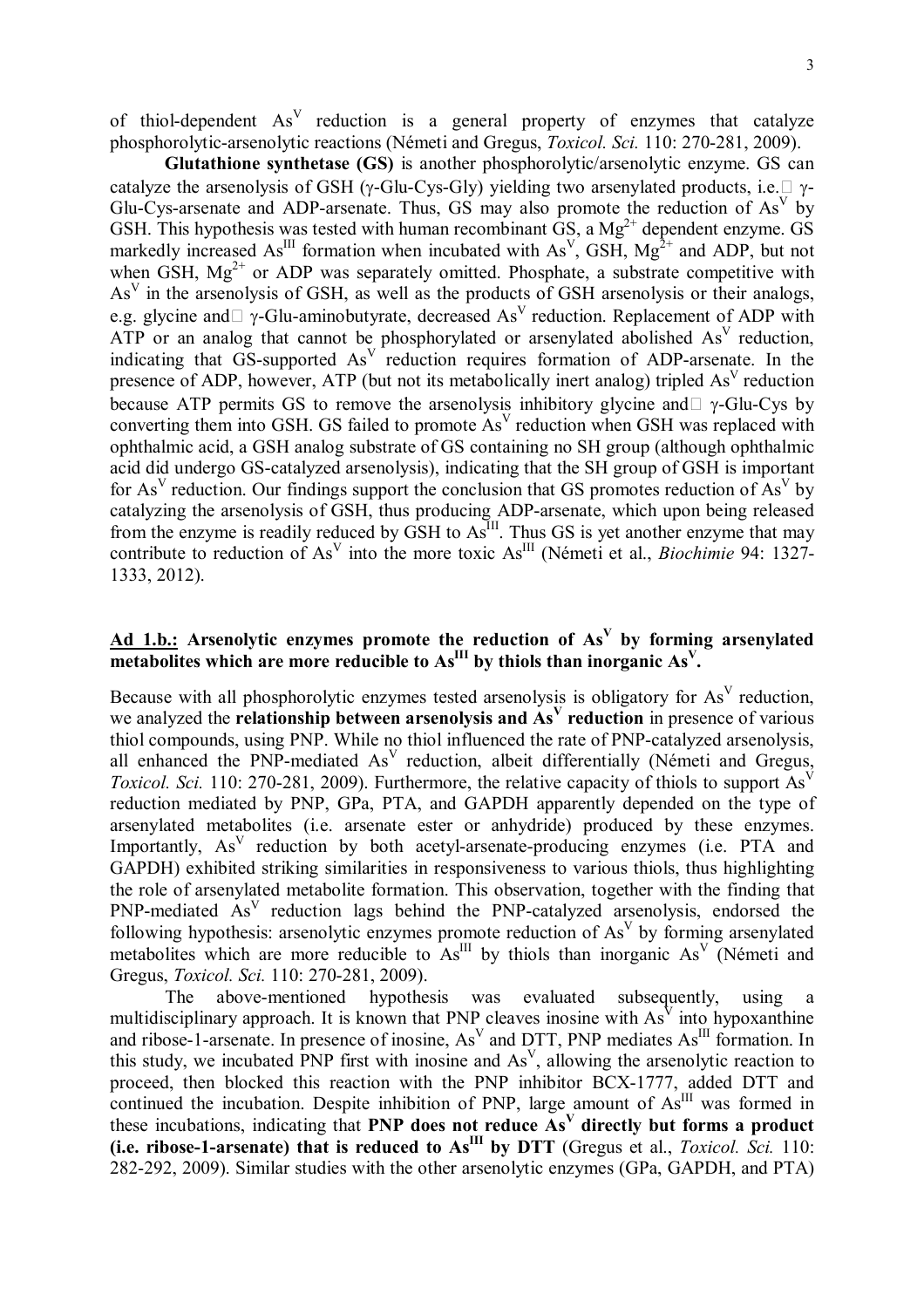yielded similar results. Various thiols that differentially supported  $As<sup>V</sup>$  reduction when present during PNP-catalyzed arsenolysis (DTT  $\sim$  DMPS  $>$  mercaptoethanol  $>$  DMSA  $>$  $GSH$ ) similarly supported As<sup>V</sup> reduction when added only after a transient PNP-catalyzed arsenolysis, which preformed ribose-1-arsenate. Experiments with progressively delayed addition of DTT after BCX-1777 indicated that ribose-1-arsenate is short-lived with a half-life of 4 min. In conclusion, phosphorolytic enzymes, such as PNP, GAPDH, GPa, and PTA, promote thiol-dependent  $As<sup>V</sup>$  reduction because they convert  $As<sup>V</sup>$  into arsenylated products that are reducible by thiols more readily than  $As<sup>V</sup>$  in its inorganic form. In support of this view, reactivity studies using conceptual density functional theory reactivity descriptors (local softness, nucleofugality) indicated that reduction by thiols of the arsenylated metabolites was favored over As<sup>V</sup> (Gregus et al., *Toxicol. Sci.* 110: 282-292, 2009).

## **Ad 1.c.: Mitochondria reduce arsenate to arsenite by forming ADP-arsenate which is more reducible to As III** by glutathione than inorganic As  $V$ .

The recognition that phosphorolytic enzymes promote reduction of  $As<sup>V</sup>$  because they convert As<sup>V</sup> into arsenylated products (i.e., arsenate esters or arsenate anhydrides) in which the pentavalent arsenic is more reducible by thiols, such as glutathione (GSH), than the pentavalent arsenic in inorganic As<sup>V</sup> induced us to return to our early observation on reduction of  $As<sup>V</sup>$  by isolated mitochondria with the aim of clarifying the underlying mechanism. Several years earlier we demonstrated that rat liver mitochondria can rapidly reduce  $As<sup>V</sup>$  in a process requiring intact oxidative phosphorylation and intramitochondrial GSH (Németi and Gregus, Mitochondria work as reactors in reducing arsenate to arsenite. *Toxicol. Appl. Pharmacol.* 182: 208-218, 2002). Thus, these organelles might reduce As<sup>V</sup> because mitochondrial ATP synthase, using  $As<sup>V</sup>$  instead of phosphate, arsenylates ADP to ADP-arsenate, which in turn is readily reduced by GSH.

To test this hypothesis we first examined whether the RNA-cleaving enzyme polynucleotide phosphorylase (PNPase), which can split poly-adenylate (poly-A) by arsenolysis into units of AMP-arsenate (a homologue of ADP-arsenate), could also promote reduction of As<sup>V</sup> to As<sup>III</sup> in presence of thiols (Németi et al., *Toxicol. Sci.* 117: 270-281, 2010). Indeed, bacterial PNPase markedly facilitated formation of  $As<sup>III</sup>$  when incubated with poly-A,  $As<sup>V</sup>$  and GSH. PNPase-mediated  $As<sup>V</sup>$  reduction depended on arsenolysis of poly-A and presence of a thiol. PNPase can also form AMP-arsenate from ADP and As<sup>V</sup> (termed arsenolysis of ADP). In presence of GSH, this reaction also facilitated  $As<sup>V</sup>$  reduction in proportion to AMP-arsenate production. While various thiols did not influence the arsenolytic yield of AMP-arsenate, they differentially promoted the PNPase-mediated reduction of  $As<sup>V</sup>$ , with GSH being the most effective. Circumstantial evidence indicated that AMP-arsenate formed by PNPase is more reducible to  $As<sup>III</sup>$  by GSH than inorganic  $As<sup>V</sup>$  (Németi et al., *Toxicol. Sci.* 117: 270-281, 2010).

Then we demonstrated that  $As<sup>V</sup>$  reduction by isolated mitochondria was markedly inhibited by an ADP analogue that enters mitochondria but is not phosphorylated or arsenylated (Németi et al., *Toxicol. Sci.* 117: 270-281, 2010). Furthermore, inhibitors of the export of ATP or ADP-arsenate from the mitochondria diminished the increment in  $As<sup>V</sup>$ reduction caused by adding GSH externally to these organelles whose intramitochodrial GSH had been depleted. Thus, while PNPase promotes reduction of  $As<sup>V</sup>$  by incorporating it into AMP-arsenate, the mitochondrial ATP synthase facilitates  $As<sup>V</sup>$  reduction by forming ADParsenate; then GSH can easily reduce these arsenylated nucleotides to  $As<sup>III</sup>$  (Németi et al., *Toxicol. Sci.* 117: 270-281, 2010).

The work above was published in *Toxicological Sciences* and was selected by the Editor-in-Chief as **"Toxicological Highlight"** in that specific issue of the journal. The issue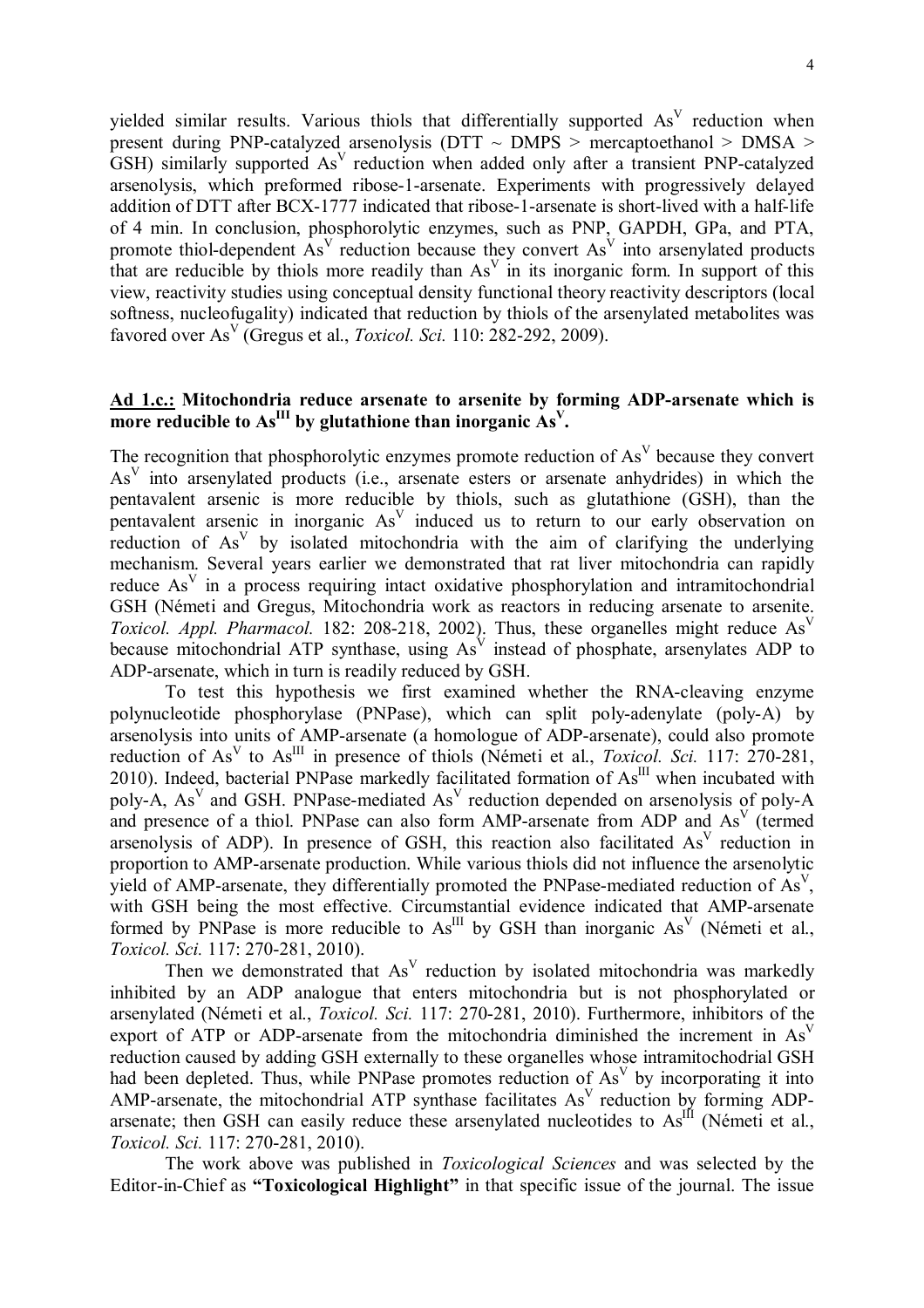also published a short communication in order to introduce our work (Thomas, D.J.: Arsenolysis and thiol-dependent arsenate reduction. *Toxicol. Sci.* 117: 249-252, 2010).

Our studies on the role of PNPase in thiol-mediated  $As<sup>V</sup>$  reduction also lead to a spinoff discovery on the catalytic mechanism of PNPase. This enzyme also catalyzes the apparent arsenolysis of ADP to AMP-arsenate and inorganic phosphate, with the former hydrolyzing rapidly into AMP and As<sup>V</sup>. However, in presence of glutathione, AMP-arsenate may also undergo reductive decomposition, yielding  $\overrightarrow{AMP}$  and  $\overrightarrow{As}$ <sup>III</sup>. Further experimentation allowed us to determine the mechanisms of **PNPase-catalyzed arsenolysis of ADP**. For this purpose, we characterized ADP arsenolysis mediated by PNPase with respect to its time course in presence of increasing concentrations of ADP with or without polyadenylate (poly-A) supplementation. These studies revealed that increasing supply of ADP enhanced the consumption of ADP but inhibited the production of both  $\overrightarrow{AMP}$  and  $\overrightarrow{As}^{III}$ . Formation of these products was amplified by adding trace amount of poly-A. Furthermore, AMP and As<sup>III</sup> production accelerated with time, whereas ADP consumption slowed. These observations collectively suggest that PNPase does not catalyze the arsenolysis of ADP directly but in two separate steps: the enzyme first converts ADP into poly-A then it cleaves the newly synthesized poly-A by arsenolysis. It is inferred that one active site of PNPase can catalyze only one of these reactions at a time and that high ADP concentrations favor poly-A synthesis, thereby inhibiting the arsenolysis (Németi and Gregus, *Biochimie* 93: 624-627, 2011).

# **Ad 2.a.: Rats reduce dimethylarsinic acid (DMAs<sup>V</sup> ) to dimethylarsinous acid (DMAsIII)**  in a glutathione dependent manner – a novel method to follow  $\text{DMAs}^{\text{V}}$  reduction in rats **in vivo.**

 $DMAs<sup>V</sup>$  is the major urinary metabolite of inorganic arsenic in humans and most experimental animals. Reduction of DMAs<sup>V</sup> to DMAs<sup>III</sup> is a toxification reaction because the trivalent Ascontaining  $DMAs<sup>III</sup>$  is 100 to 10 000 times more cytotoxic than the pentavalent As-containing  $DMAs<sup>V</sup>$ .

We studied the reduction of  $DMAs<sup>V</sup>$  to  $DMAs<sup>III</sup>$  in vivo in anesthetized rats, using a novel method to measure DMAs<sup>V</sup> reduction in rats. This was based on the unique property of rat hemoglobin:  $DMAs<sup>III</sup>$  is known to bind very strongly to rat hemoglobin (by reacting covalently with a reactive Cys in hemoglobin) and thus it accumulates in red blood cells. These experiments were performed in anesthetized rats which were injected i.v. with DMAs<sup>V</sup>. Reduction of  $DMAs<sup>V</sup>$  to  $DMAs<sup>III</sup>$  was followed by measuring erythrocyte-bound DMAs in serially collected blood samples. We have shown that reduction of DMAs<sup>V</sup> in vivo is also GSH dependent, as depletion of hepatic GSH in rats by buthionine sulfoximine or phorone markedly diminished DMAs accumulation in the red blood cells (assumed to be  $\text{DMAs}^{\text{III}}$ ) and diminished the disappearance of red blood cell-unbound DMAs, which is purportedly largely DMAs<sup>V</sup> (Németi and Gregus, *Chem. Res. Toxicol.* 26: 432-443, 2013).

# **Ad 2.b.: Rat liver cytosol reduces dimethylarsinic acid (DMAs<sup>V</sup> ) to dimethylarsinous acid (DMAsIII) in a glutathione dependent manner characterization of the enzymatic reaction.**

Our studies on rat liver cytosol indicated that cytosolic enzyme(s) can catalyze reduction of  $DMAs<sup>V</sup>$  to  $DMAs<sup>III</sup>$  in a GSH dependent manner. The enzyme(s) involved are sensitive to thiol reagents, disulfide compounds, and several other inhibitors, including aurothioglucose and trivalent antimony, which are inhibitors of thioredoxin reductase (TRR). However,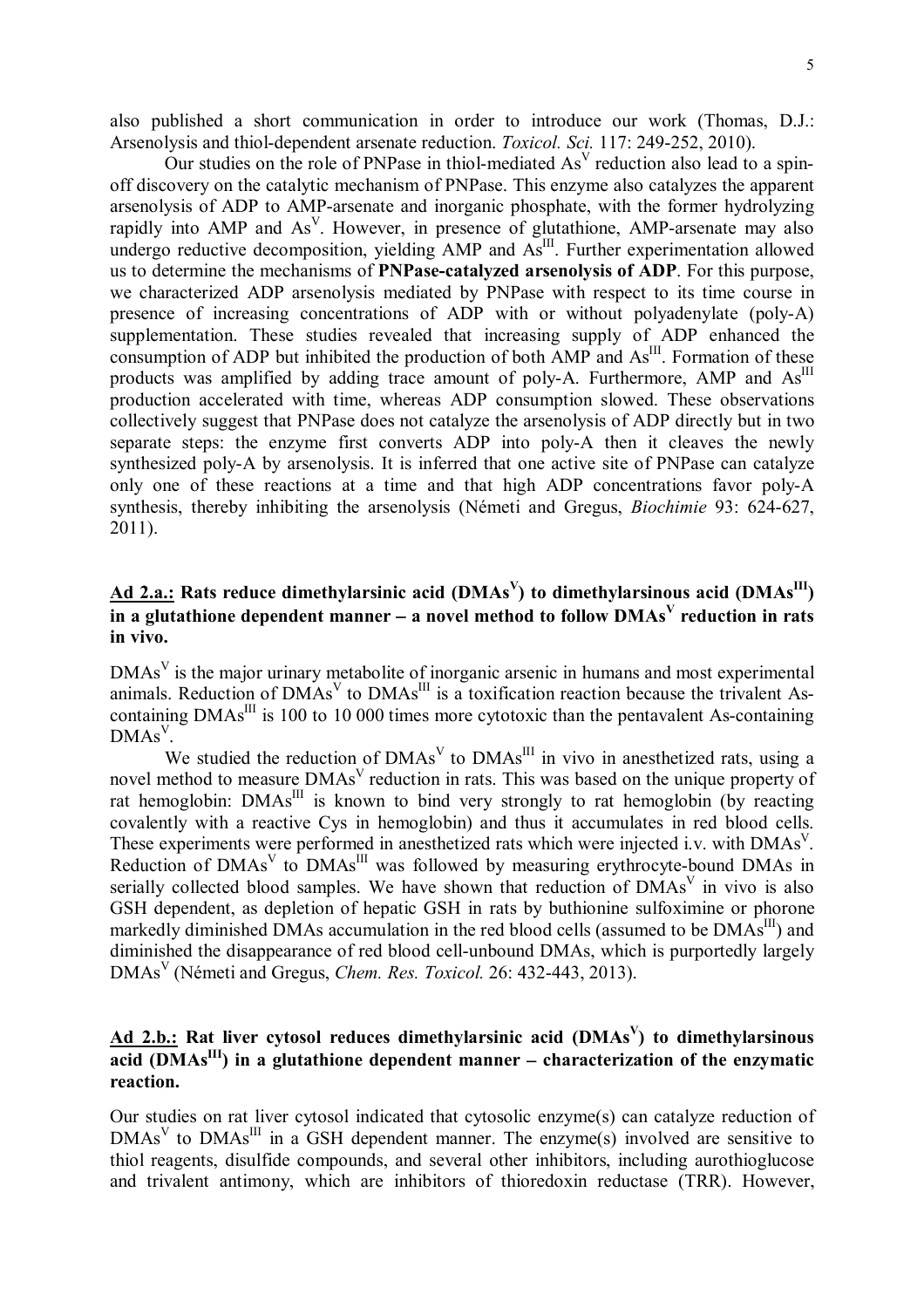purified TRR when supplemented with NADPH and GSH failed to catalyze reduction of  $\overline{DMAs}^V$ . Other investigators have demonstrated that GSH-transferase-omega (GSTO1) can reduce DMAs<sup>V</sup>; however, our experiments, using centrifugal ultrafiltration of cytosol, did not support the role of GSTO1 in the reduction of  $DMAs<sup>V</sup>$  by rat liver cytosol (Németi and Gregus, *Chem. Res. Toxicol.* 26: 432-443, 2013).

In the last part of this grant period we focused on further characterization of the reduction of DMAs<sup>V</sup> to DMAs<sup>III</sup> with the aim of identification of the enzyme(s) involved These studies have yielded preliminary results which were demonstrated on the 53rd Annual Meeting of the Society of Toxicology but not yet published. For example, in order to further analyze the role of TRR, we tested the effects of an Nrf2 activator (an oleanolic acid derivative called CDDO) in rats on DMAs<sup>V</sup> reduction. As expected, CDDO increased cytosolic TRR activity in the liver markedly, yet DMAs<sup>III</sup> formation was only 30% higher in the cytosol of CDDO-treated rats as compared to controls. However, when the incubations were supplemented with NADPH or the disulfide-reducing TCEP, the difference disappeared. Treatment of rats with CDDO did not alter the time course of the accumulation of DMAs<sup>III</sup> in the blood of rats. In conclusion, the contribution of TRR to DMAs<sup>V</sup> reduction appears indirect. The activity of TRR may be indispensable for the reduction of  $DMAs<sup>V</sup>$ ; however, at the quantity normally present in rat liver, TRR does not limit the rate of DMAs<sup>V</sup> conversion to the highly toxic DMAs<sup>III</sup>.

Because our studies on reduction of  $DMAs<sup>V</sup>$  to  $DMAs<sup>III</sup>$  in rat liver cytosols yielded mixed findings, some compatible with involvement of GSTO1 others not (Németi and Gregus, *Chem. Res. Toxicol.* 26: 432-443, 2013), we further investigated the role of this enzyme. For this purpose, we developed an improved GSTO1 assay that allows quantification of GSTO1 activity in presence of GSH as a supporting substrate and which permits comparison of the cytosolic GSTO1 activity with the  $DMAs<sup>V</sup>$  reducing activity under identical circumstances in response to various conditions. Some of our findings indicate similar responsiveness of the GSTO1 activity to that of the  $DMAs<sup>V</sup>$  reducing activity, whereas others attest divergent characteristics: 1. Potent GSTO1 inhibitors inhibited both GSTO1 activity and  $DMAs<sup>V</sup>$  reduction by rat liver cytosol in the same concentration range. 2. Aurothioglucose and trivalent antimony weakly inhibited GSTO1 activity, but strongly inhibited DMAs<sup>V</sup> reduction by rat liver cytosol. 3. The DMAs<sup>V</sup> reducing activity of some cytosols were low, but were normalized by NADPH. In contrast, the GSTO1 activity of all cytosols was similar and was not affected by NADPH addition.

In other studies we analyze the role of glutathione (GSH) in the activity of the  $DMAs<sup>V</sup>$ reducing cytosolic enzyme in rat liver cytosol. These investigations seem to indicate that the cytosolic DMAs<sup>V</sup> reducing activity is best supported by GSH much less or not by other SH compounds. S-Alkyl-GSH compounds impair the  $DMAs<sup>V</sup>$  reducing activity in rat liver cytosol, suggesting that the DMAs<sup>V</sup>reducing enzyme has a GSH binding site. This feature may facilitate isolation of this hitherto unknown enzyme and its positive identification.

We hope to continue this research and complete it in the framework of a grant application of Balázs Németi submitted to OTKA earlier this year.

**CHANGES IN PARTICIPANTS.** There were three changes in the research group that carried out the project: 1. *Iván Csanaky* did not return from his sabbatical at the University of Kansas Medical Center, Kansas City. His departure unfavorably affected our progress. This necessitated extension of the grant period. 2. *Balázs Németi* spent 10 months during the grant period in Karolinska Institute, Stockholm, and worked on topics unrelated to our OTKAsupported research. 3. From 2013 September, *Miklós Poór*, a PhD student, joined our group.